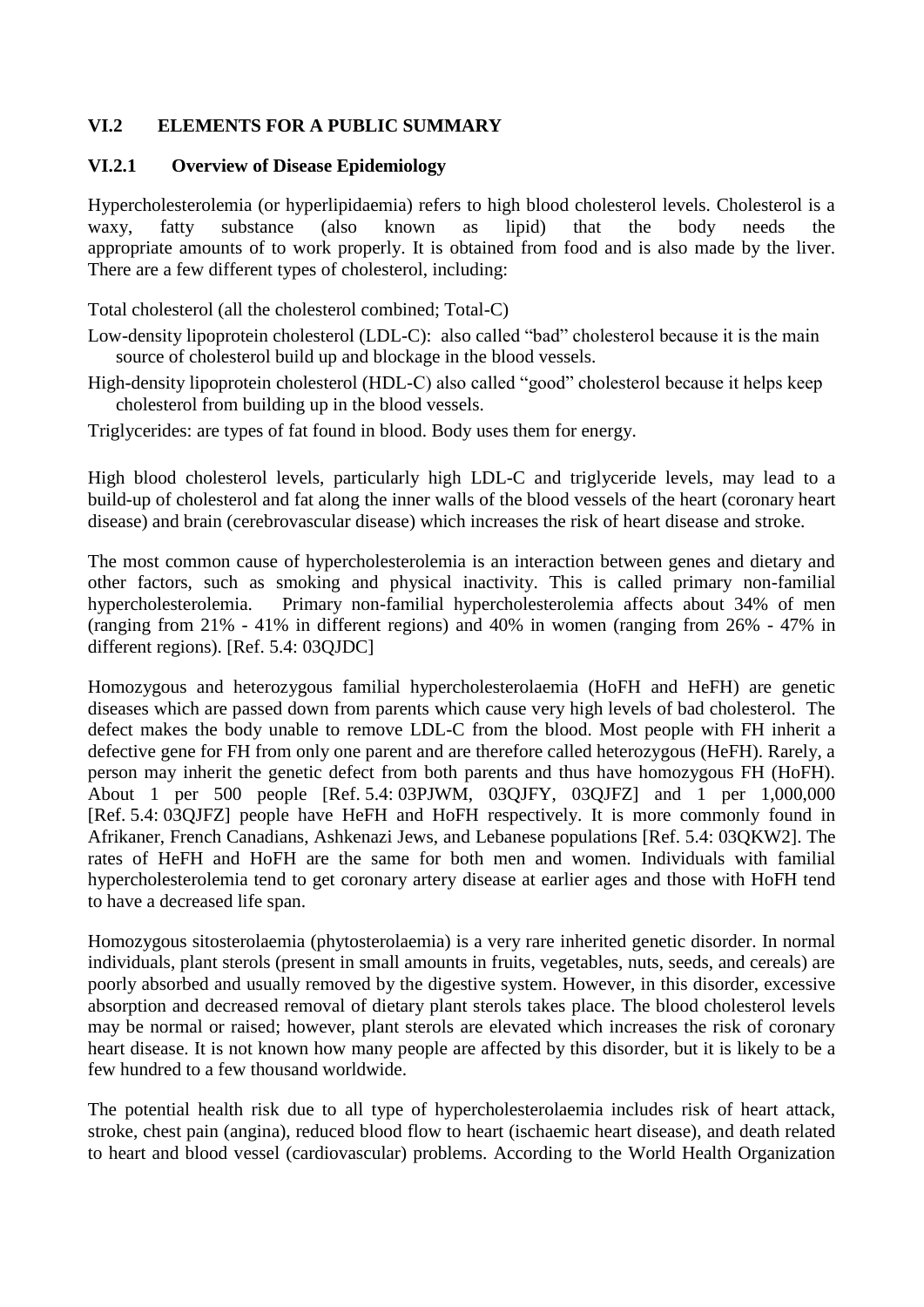over 30% of deaths worldwide are related to cardiovascular disease [Ref. 5.4: 03QJG9]. Cardiovascular disease causes nearly half of all deaths in Europe [Ref. 5.4: 03QJD3].

Ezetimibe/simvastatin is also used to reduce the risk of cardiovascular events in patients with coronary heart disease and a history of a heart attack or unstable angina. Coronary heart disease (CHD) is a result of plaque buildup in the arteries that supply oxygen-rich blood to your heart. The buildup of plaque occurs over many years as a result of hypercholesterolemia and leads to blockages restricting blood flow to the heart. If the flow of oxygen-rich blood to your heart muscle is reduced or blocked, angina or a heart attack can occur. Angina is chest pain or discomfort. A heart attack occurs if the flow of oxygen-rich blood to a section of heart muscle is cut off causing damage to the heart. About 6.2% of adults in the United States [Ref. 5.4: 042MCN] and 5.7% of men and 3.5% of women in the UK [Ref. 5.4: 04CGKK] have CHD.

## **VI.2.2 Summary of Treatment Benefits**

Despite the diversity of available therapies, a significant proportion of the hypercholesterolemic population fail to reach target circulating LDL-C concentrations, or drug interactions and safety issues preclude long-term treatment needed to reduce the risk of CHD. These issues underlie the continued search for effective, conveniently administered, and better-tolerated drugs. Ezetimibe, an orally active selective inhibitor of dietary and biliary cholesterol absorption, is a lipid-lowering agent that has been approved as monotherapy or to be given in combination with statins for the treatment of familial and non-familial hypercholesterolemia. Ezetimibe is also approved as adjunctive therapy for the treatment of homozygous familial sitosterolemia. Inegy is a marketed combination tablet containing ezetimibe, an orally active selective inhibitor of dietary and biliary cholesterol absorption, and simvastatin, an HMG-CoA reductase inhibitor.

An extensive clinical program has been conducted with ezetimibe administered alone, and in combination with statins. Ezetimibe either as monotherapy or co-administered with a statin significantly reduced total cholesterol (total-C), low-density lipoprotein cholesterol (LDL-C), apolipoprotein B (Apo B), and triglycerides (TG) and increased high-density lipoprotein cholesterol (HDL-C) in patients with hypercholesterolaemia.

The clinical trial experience supporting the efficacy on the combination of ezetimibe/simvastatin is based on data from 12 blinded coadministration studies, of varying design, which provide data on >6000 patients who received ezetimibe coadministered or as a combination tablet with simvastatin. Approximately 23,963 patients overall have been exposed to ezetimibe + simvastatin (combination or coadministration) in clinical trials.

The efficacy of the different dose-strengths of ezetimibe/simvastatin (10/10 to 10/80 mg/day) was studied in a clinical study that included all available doses of ezetimibe/simvastatin and all relevant doses of simvastatin. Ezetimibe/simvastatin significantly lowered total and LDL cholesterol, TG as well as other fatty substances (apolipoprotein B, non-HDL cholesterol) and a specific protein (Creactive protein) which measure inflammation in body. Further analysis showed ezetimibe/simvastatin significantly increased HDL cholesterol compared with pill without medicine.

One clinical study conducted in children involved 142 boys and 106 girls with onset of menstruation, 10 to 17 years of age with HeFH who were randomised to receive ezetimibe /simvastatin combination or simvastatin alone. It was noted that ezetimibe /simvastatin combination significantly reduced total and LDL cholesterol, Apo B, and non-HDL cholesterol as compared to simvastatin alone.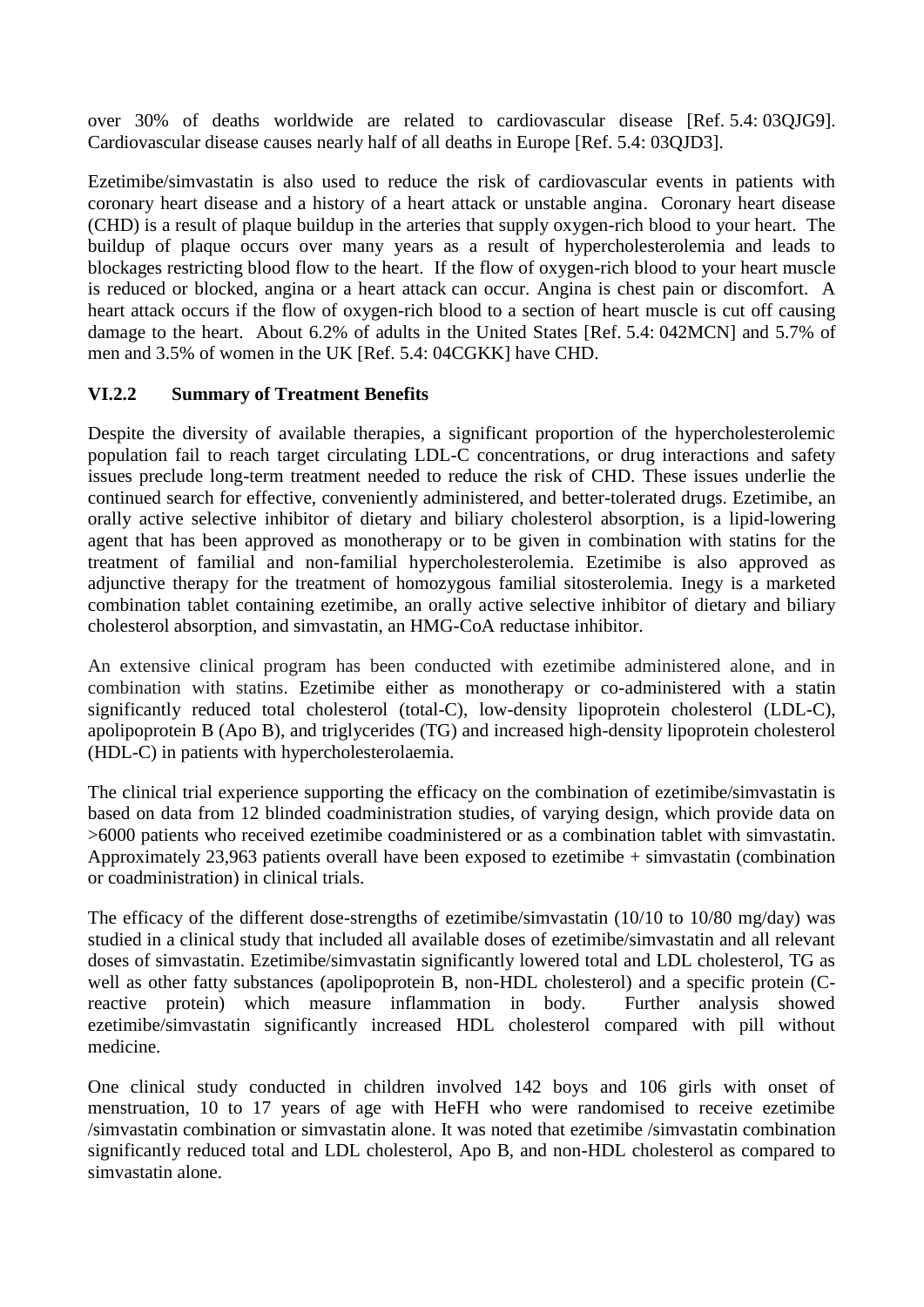The Study of Heart and Renal Protection (SHARP) was conducted including 9438 patients with long term kidney disease, a third of who were on a process by which blood is purified with the help of machine or fluids (dialysis) at start of study. A total of 4650 patients received ezetimibe /simvastatin combination and 4620 received pill without medicine. After one year, including patients no longer taking study medication, a maximum of reduction in LDL cholesterol was observed with ezetimibe /simvastatin combination as compared to simvastatin alone and pill without medicine. Ezetimibe /simvastatin combination significantly reduced the risk of major blood vessel related events.

IMPROVE-IT was a randomized, double-blind, parallel group, multicenter study of ezetimibe/simvastatin (combination tablet) versus simvastatin monotherapy, designed to assess the clinical benefit of the 2 therapies in the incidence of the composite endpoint in a stabilized acute coronary syndrome (ACS) subject population. Subjects were initially randomized in a 1:1 ratio to receive either ezetimibe/simvastatin 10/40 mg or simvastatin 40 mg daily and subsequently uptitrated in a blinded manner to ezetimibe./simvastatin 10/80 mg or simvastatin 80 mg daily based on LDL-C levels. The primary composite endpoint was CV death, non-fatal MI, documented unstable angina that requires admission into a hospital, and all coronary revascularization with either PCI or CABG occurring at least 30 days after randomized treatment assignment, and nonfatal stroke. IMPROVE-IT randomized a total of 18,144 subjects with stabilized high-risk ACS. The protocol-defined intent-to-treat (ITT) population included 9,067 subjects in the ezetimibe/simvastatin group and 9,077 subjects in the simvastatin monotherapy group. All subjects were to be followed for a minimum of 2.5 years. The median length of follow-up for the primary endpoint in the ITT population was 56.9 mos (4.7 years). Overall, the trial achieved 104,135.0 patient-years of follow-up for all-cause mortality. The study met its primary and all secondary composite efficacy endpoints and based on the design of the study, these benefits are attributable to ezetimibe. Specifically, ezetimibe/simvastatin treatment significantly reduced the incidence of the following endpoints, compared to treatment with simvastatin monotherapy:

the composite endpoint of death due to all causes, major coronary events, and non-fatal stroke.

- the composite endpoint of death due to coronary heart disease (CHD), non-fatal myocardial infarction (MI), and urgent coronary revascularization with either percutaneous coronary intervention (PCI) or coronary artery bypass graft (CABG) occurring at least 30 days after randomization.
- the composite endpoint of cardiovascular death, non-fatal MI, documented unstable angina that requires admission into a hospital, all revascularization (including both coronary and noncoronary) occurring at least 30 days after randomization, and non-fatal stroke.

## **VI.2.3 Unknowns Relating to Treatment Benefits**

Ezetimibe/simvastatin has not been studied in:

pregnant and breast feeding women. There is no clinical data available on the use of this product during pregnancy. It is not known if ezetimibe is secreted into human breast milk.

children less than 18 years of age. The clinical experience in children and adolescent patients (aged 10-17 years old) is limited. There is insufficient data on safety and effectiveness this product in children below 10 years of age. Experience in children who have not achieved sexual maturation is limited.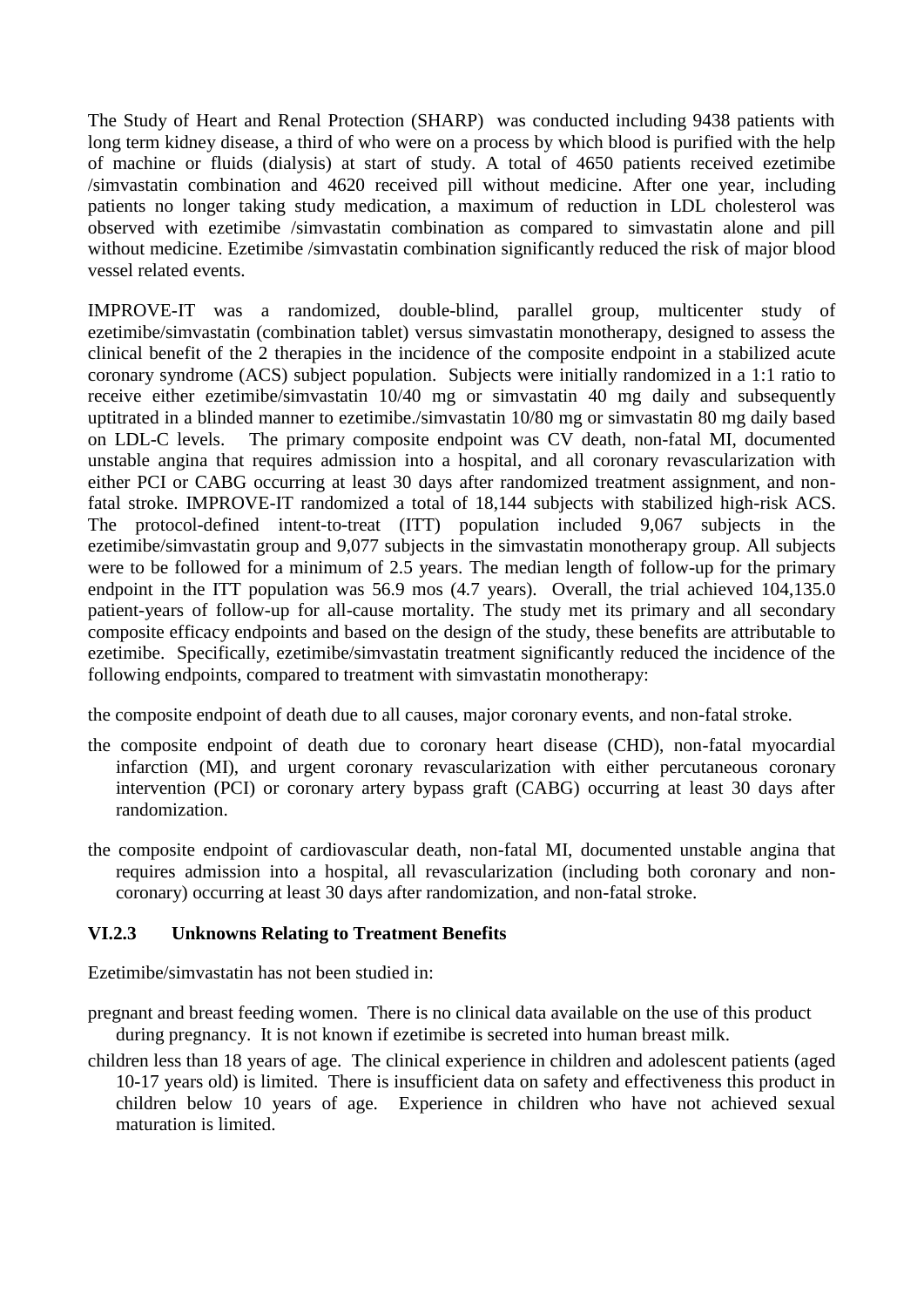# **VI.2.4 Summary of Safety Concerns**

#### **Important Identified Risks**

Important identified risks are safety issues or undesirable effects for which there is sufficient proof of an association or link with the use of this medicine.

Table 71 provides information on the important identified risks and their preventability.

| <b>Risk</b>                                    | What is known                                                                                                                                                                                                                                                                                                                                                                                                                                                                                                                                                                                                                                                                                                                                                                                                                                                                                                                                                                                                                                                                                                                                                                                                                                                     | <b>Preventability</b>                                                                                                                                                                                                                                           |  |
|------------------------------------------------|-------------------------------------------------------------------------------------------------------------------------------------------------------------------------------------------------------------------------------------------------------------------------------------------------------------------------------------------------------------------------------------------------------------------------------------------------------------------------------------------------------------------------------------------------------------------------------------------------------------------------------------------------------------------------------------------------------------------------------------------------------------------------------------------------------------------------------------------------------------------------------------------------------------------------------------------------------------------------------------------------------------------------------------------------------------------------------------------------------------------------------------------------------------------------------------------------------------------------------------------------------------------|-----------------------------------------------------------------------------------------------------------------------------------------------------------------------------------------------------------------------------------------------------------------|--|
| Muscle injury<br>(Rhabdomyolysis/<br>Myopathy) | Muscle disease is a rare but known effect<br>of statins, including simvastatin.<br>It may be mild to severe, ranging from<br>muscle pain, tenderness and weakness<br>to muscle inflammation (myositis) and<br>muscle breakdown (rhabdomyolysis).<br>In clinical studies, most cases of muscle<br>disease and related muscle events were<br>mild to moderate in severity. The<br>majority of such events resolved with<br>stopping of treatment.<br>The risk of muscle disease and muscle<br>breakdown is dose related for<br>simvastatin.<br>The exact mechanism of muscle injury is<br>not known.<br>It is not completely known which patients<br>are at greatest risk of developing<br>muscle injury with<br>ezetimibe/simvastatin use. However,<br>muscle injury may occur more<br>frequently in patients who:<br>are elderly (age $\geq 65$ )<br>have uncontrolled hypothyroidism<br>have kidney problems<br>are women<br>have a personal or familial history of<br>hereditary muscular disorders<br>have a previous history of muscular<br>toxicity during treatment with<br>cholesterol lowering medicines<br>called "statins" (like simvastatin,<br>atorvastatin, and rosuvastatin) or<br>fibrates (like gemfibrozil and<br>benzafibrate)<br>abuse alcohol | Patients should promptly report signs<br>and symptoms of muscle disease to<br>their doctor, should these occur.<br>Creatine kinase is an enzyme that is<br>released by damaged muscle that<br>doctors can test for to help in<br>checking for muscles problems. |  |
| Abnormal liver                                 | Increased liver enzymes (transaminases) is<br>a common (may affect up to 1 in 10)                                                                                                                                                                                                                                                                                                                                                                                                                                                                                                                                                                                                                                                                                                                                                                                                                                                                                                                                                                                                                                                                                                                                                                                 | Ezetimibe/simvastatin can be used with<br>caution in patients with liver                                                                                                                                                                                        |  |

**Table 71 Summary of Important Identified Risks**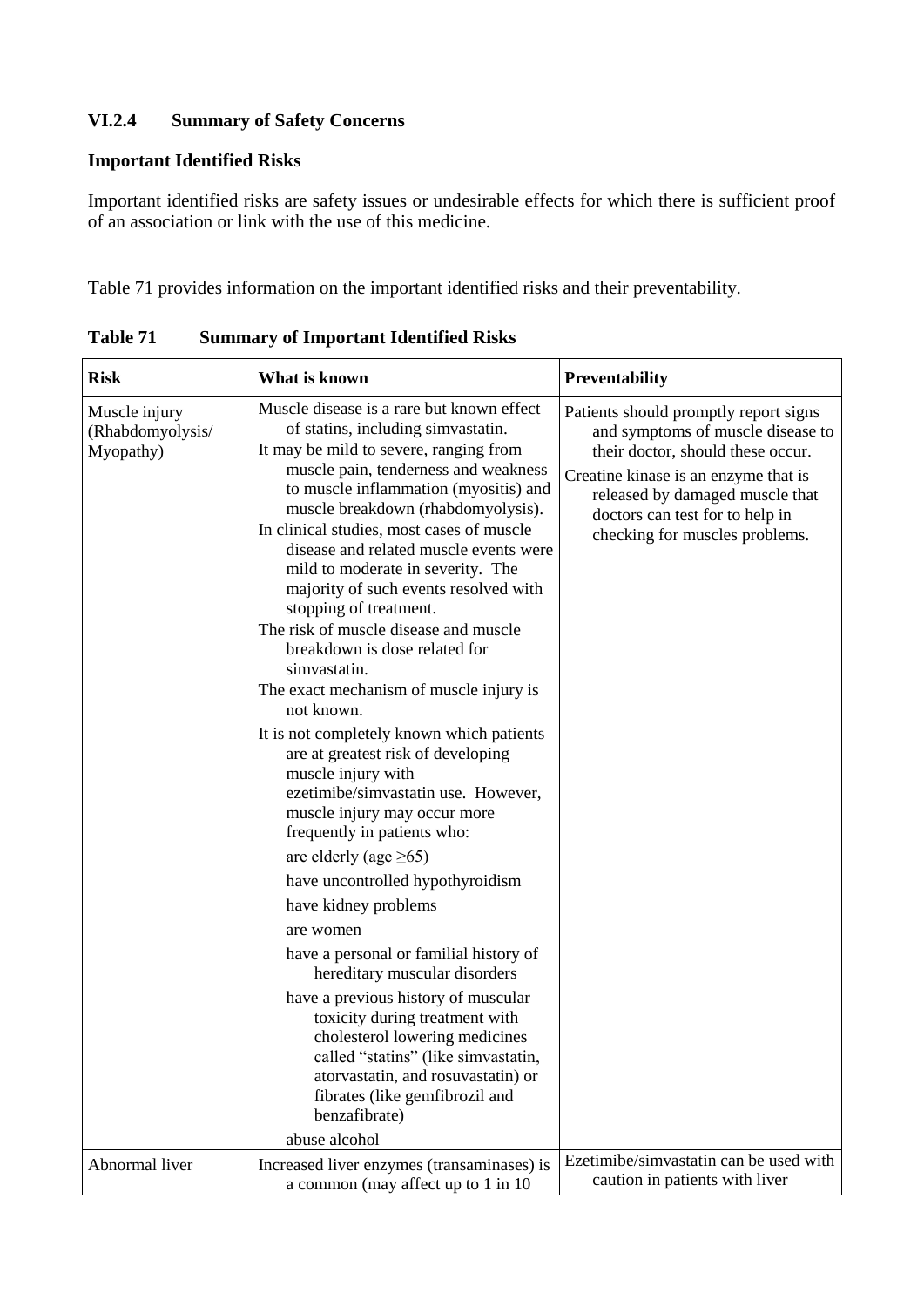| <b>Risk</b>                                   | What is known                                                                                                                                                                                                                                                                                                                    | <b>Preventability</b>                                                                                                                                                                                                                                                                                                                   |
|-----------------------------------------------|----------------------------------------------------------------------------------------------------------------------------------------------------------------------------------------------------------------------------------------------------------------------------------------------------------------------------------|-----------------------------------------------------------------------------------------------------------------------------------------------------------------------------------------------------------------------------------------------------------------------------------------------------------------------------------------|
| function<br>(Abnormal liver                   | treated patients) side effect.<br>Reports of serious liver injury and liver                                                                                                                                                                                                                                                      | impairment.<br>Ezetimibe/simvastatin should not be                                                                                                                                                                                                                                                                                      |
| function)                                     | inflammation (hepatitis) have been<br>very rare. In clinical studies, most<br>cases of abnormal liver function tests<br>were mild to moderate in severity, and<br>resolved with stopping of treatment.<br>The mechanism by which abnormal<br>liver function associated with<br>ezetimibe/simvastatin use occurs is<br>not known. | used in patients with active liver<br>disease or with unexplained<br>persistent increases in liver<br>function tests higher than 3 times<br>the upper limit of normal.<br>It is recommended to perform liver<br>function tests before starting<br>treatment with<br>ezetimibe/simvastatin and<br>whenever required during<br>treatment. |
|                                               | It is not clearly known which patients<br>are at risk of developing<br>abnormalities in liver function with<br>ezetimibe. However, abnormal<br>liver function may occur more<br>frequently in patients who:<br>are of advanced age<br>are men                                                                                    | Immediately contact your doctor if<br>any symptoms of liver problems<br>such as feeling tired or weak, dark<br>colored urine, pale colored stool,<br>loss of appetite or yellow<br>discoloration of the skin or eyes<br>occur.                                                                                                          |
|                                               | have a large waist circumference<br>consume alcohol in large amounts                                                                                                                                                                                                                                                             |                                                                                                                                                                                                                                                                                                                                         |
|                                               | are receiving treatment with certain<br>medicines (such as painkillers,<br>anti-seizure medicines,<br>anti-tubercular medicines, herbal<br>medications, or use illicit drugs)<br>have liver disease (such as fatty liver                                                                                                         |                                                                                                                                                                                                                                                                                                                                         |
|                                               | disease, hepatitis B and C and<br>other forms of liver inflammation)                                                                                                                                                                                                                                                             |                                                                                                                                                                                                                                                                                                                                         |
|                                               | have certain medical conditions (such<br>as autoimmune diseases,<br>haemochromatosis, Wilson's<br>disease, congestive heart failure,<br>coeliac disease, hypothyroidism,<br>Addison's disease and glycogen<br>storage disease).                                                                                                  |                                                                                                                                                                                                                                                                                                                                         |
| Allergic reactions<br>(Hypersensi-<br>tivity) | Allergic reactions can occur with any<br>medicine and are known to occur<br>with ezetimibe/simvastatin use.                                                                                                                                                                                                                      | Ezetimibe/simvastatin should not be<br>used by patients who are allergic to<br>ezetimibe or simvastatin or any of<br>the components of the medicinal                                                                                                                                                                                    |
|                                               | Events of rash, itching and hives are an<br>uncommon side effect (may affect<br>up to 1 in 100 patients).                                                                                                                                                                                                                        | product.                                                                                                                                                                                                                                                                                                                                |
|                                               | Events of life threatening allergic reactions<br>and swelling of the face, lips, tongue                                                                                                                                                                                                                                          |                                                                                                                                                                                                                                                                                                                                         |

**Table 71 Summary of Important Identified Risks**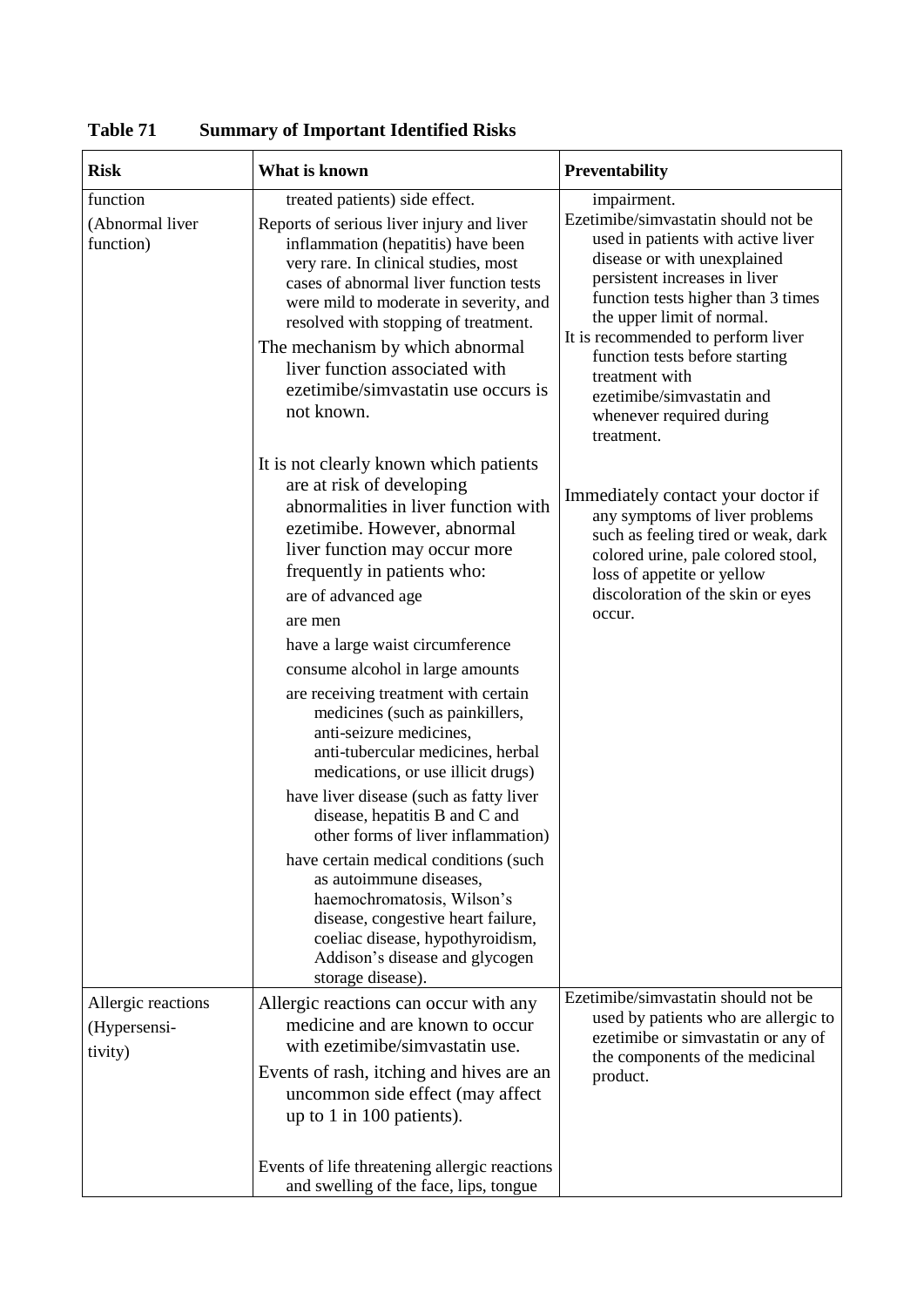| <b>Risk</b>                                                                                                                                                                                              | <b>What is known</b>                                                                                                                                                                                                                                                                                                                                                                                                                                                                                                                                                 | Preventability                                                                                                                                                                                                                                                                                                                                                                               |  |
|----------------------------------------------------------------------------------------------------------------------------------------------------------------------------------------------------------|----------------------------------------------------------------------------------------------------------------------------------------------------------------------------------------------------------------------------------------------------------------------------------------------------------------------------------------------------------------------------------------------------------------------------------------------------------------------------------------------------------------------------------------------------------------------|----------------------------------------------------------------------------------------------------------------------------------------------------------------------------------------------------------------------------------------------------------------------------------------------------------------------------------------------------------------------------------------------|--|
|                                                                                                                                                                                                          | and/or throat which may cause<br>difficulty in breathing or swallowing<br>have been reported in patients taking<br>ezetimibe/simvastatin or medicines<br>containing the active ingredients<br>ezetimibe or simvastatin.<br>In clinical studies most cases of allergic<br>reactions with ezetimibe/simvastatin<br>were mild to moderate and resolved<br>upon stopping the medicine.                                                                                                                                                                                   | Patients who develop signs and<br>symptoms of serious allergic<br>reactions such as whole body<br>reaction (anaphylaxis), difficulty<br>breathing or swelling of the face,<br>lips, tongue or throat should<br>immediately stop taking<br>ezetimibe/simvastatin and seek<br>medical attention.                                                                                               |  |
| Drug interaction<br>with medicines used<br>to prevent blood<br>clots<br>(warfarin,<br>phenprocoumon,<br>acenocoumarol or<br>fluindione; these<br>medicines are also<br>referred to as<br>anticoagulants) | A study in healthy adults showed no<br>significant effect on warfarin levels<br>and prothrombin time with co-<br>administration of ezetimibe. There<br>have been post-marketing reports of<br>increased International Normalized<br>Ratio (INR) in patients who had<br>ezetimibe added to warfarin or<br>fluindione. Most of these patients<br>were also on other medications.<br>Prothrombin time and INR are blood<br>tests used to monitor patients taking<br>warfarin<br>The effect of ezetimibe/simvastatin on the<br>prothrombin time has not been<br>studied. | If warfarin, another coumarin<br>anticoagulant, or fluindione is<br>administered along with<br>ezetimibe/simvastatin, the INR or<br>prothrombin time should be<br>appropriately monitored to reduce<br>the risk of bleeding events<br>associated with these drugs.<br>Patients should talk to their<br>doctor/pharmacist about any other<br>medicines they are taking or might<br>be taking. |  |
| Drug interaction<br>with medicine often<br>used in organ<br>transplant patients to<br>prevent organ<br>rejection<br>(ciclosporin)                                                                        | Clinical studies have shown an<br>increased level of ezetimibe in<br>renal transplant patients taking<br>ezetimibe and ciclosporin. In a<br>study of healthy subjects<br>administration of ezetimibe and<br>ciclosporin resulted in an increase<br>in the level of ciclosporin.                                                                                                                                                                                                                                                                                      | Interactions can be prevented by<br>avoiding the use of<br>ezetimibe/simvastatin at the same<br>time as ciclosporin.<br>Side effects due to this interaction can<br>be prevented by monitoring of the<br>concentration of ciclosporin in the<br>blood.<br>Patients should talk to their<br>doctor/pharmacist about any other<br>medicines they are taking or might<br>be taking.             |  |

**Table 71 Summary of Important Identified Risks**

## **Important Potential Risks**

Important potential risks are safety issues or undesirable effects for which there is some basis for suspicion of a link with the use of medicine of interest, but this association has not been confirmed.

Table 72 provides information on the important potential risks identified with the medicinal product.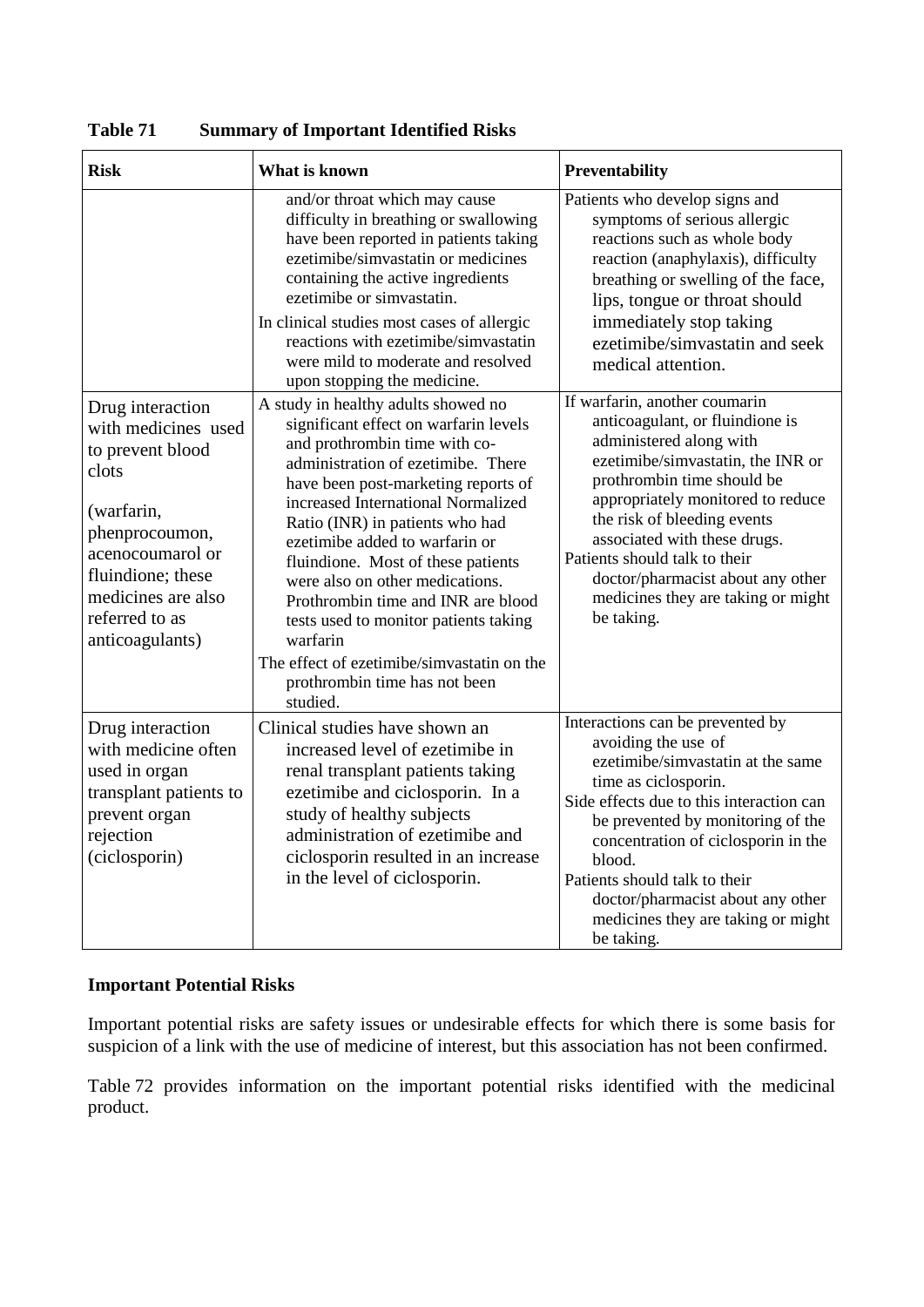| <b>Risk</b>                                                              | What is known                                                                                                                                                                                                                                                                                                                              |
|--------------------------------------------------------------------------|--------------------------------------------------------------------------------------------------------------------------------------------------------------------------------------------------------------------------------------------------------------------------------------------------------------------------------------------|
| Inflammation of the pancreas<br>(pancreatitis)                           | How pancreatitis may occur with the use of ezetimibe/simvastatin is<br>unknown.                                                                                                                                                                                                                                                            |
|                                                                          | Promptly contact your doctor if you notice the following signs and<br>$\bullet$<br>symptoms of pancreatitis: pain in the upper part of the abdomen that<br>radiates to the back; swelling and tenderness of the abdomen; nausea<br>and vomiting, fever and increased heart rate.                                                           |
|                                                                          | General risk factors for pancreatitis include age, alcohol use, obesity,<br>$\bullet$<br>gallstones and hypertriglyceridemia.                                                                                                                                                                                                              |
| Gallbladder<br>inflammation/gallstones<br>(Cholecystitis/cholelithiasis) | Signs and symptoms of gallbladder inflammation and gallstones are<br>$\bullet$<br>sharp, cramping, dull or steady pain in the upper abdomen; clay-<br>colored stools, fever, nausea and vomiting and yellowing of the skin<br>and whites of the eyes (jaundice).                                                                           |
|                                                                          | General risk factors for gallstones/gallbladder inflammation are:<br>$\bullet$                                                                                                                                                                                                                                                             |
|                                                                          | family history of gallstones/gallbladder disease                                                                                                                                                                                                                                                                                           |
|                                                                          | advanced age                                                                                                                                                                                                                                                                                                                               |
|                                                                          | female gender                                                                                                                                                                                                                                                                                                                              |
|                                                                          | overweight or obesity                                                                                                                                                                                                                                                                                                                      |
|                                                                          | recent rapid weight loss                                                                                                                                                                                                                                                                                                                   |
|                                                                          | physical inactivity                                                                                                                                                                                                                                                                                                                        |
|                                                                          | metabolic syndrome (high blood sugar, high blood pressure, high<br>triglyceride levels and a large waistline).                                                                                                                                                                                                                             |
| Interstitial lung disease                                                | Interstitial lung disease refers to a group of diseases that affect the<br>interstitium (a lace-like network of tissues that is present in the lungs<br>and provides support to the lungs' air sacs) of the lungs. In interstitial<br>lung disease, thickening of the interstitium occurs due to inflammation,<br>scarring or extra fluid. |
|                                                                          | Interstitial lung disease associated with ezetimibe/simvastatin use is<br>very rare.                                                                                                                                                                                                                                                       |
|                                                                          | Signs and symptoms of interstitial lung disease are shortness of breath,<br>cough and weight loss.                                                                                                                                                                                                                                         |

**Table 72 Summary of Important Potential Risks**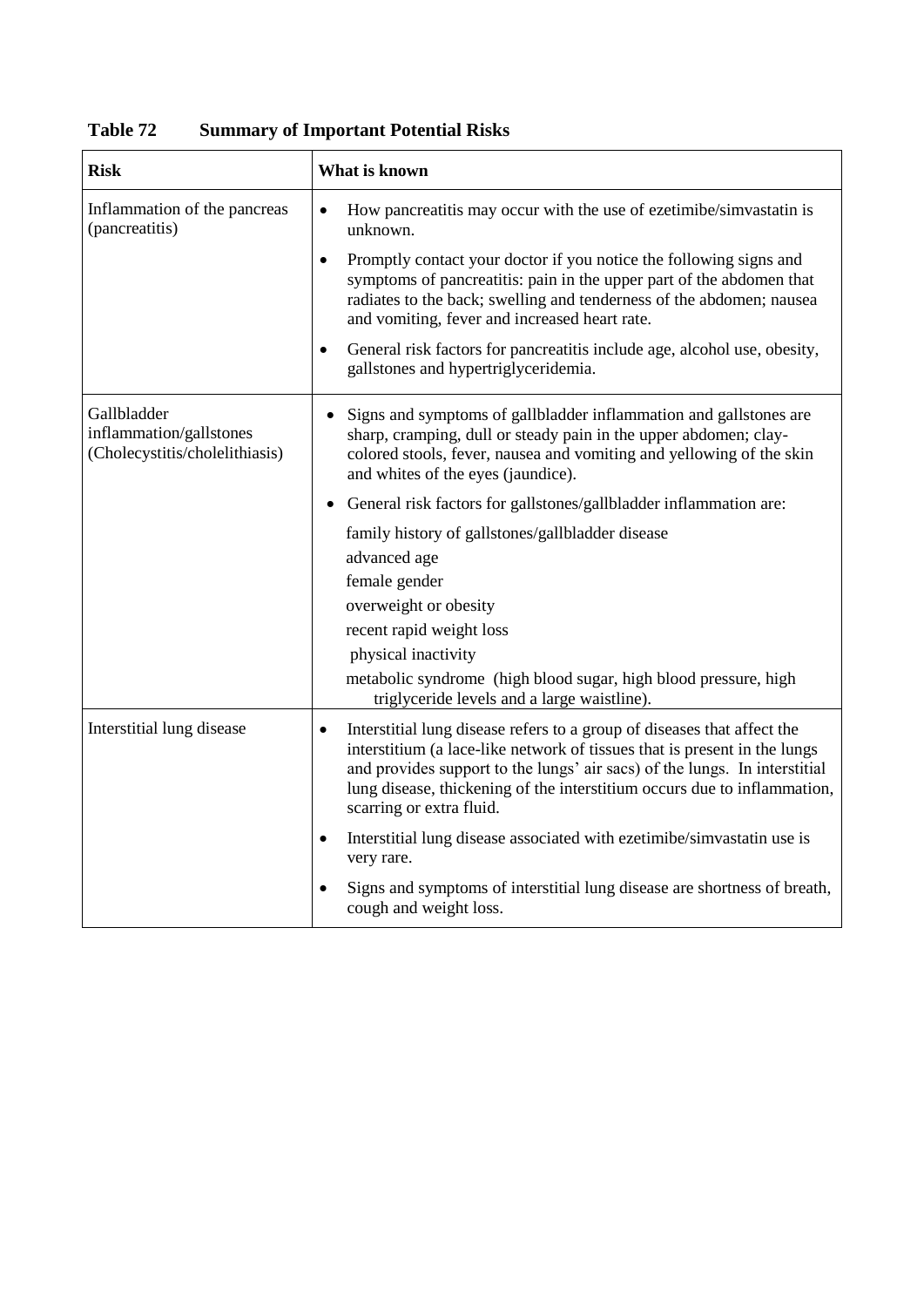| <b>Risk</b>                                                                              | What is known                                                                                                                                                                                                                                                                                                                                                                                                                                                                                                                                                                                                                                                                                                                                                                                                                                                                              |
|------------------------------------------------------------------------------------------|--------------------------------------------------------------------------------------------------------------------------------------------------------------------------------------------------------------------------------------------------------------------------------------------------------------------------------------------------------------------------------------------------------------------------------------------------------------------------------------------------------------------------------------------------------------------------------------------------------------------------------------------------------------------------------------------------------------------------------------------------------------------------------------------------------------------------------------------------------------------------------------------|
| Group of allergic reactions to<br>simvastatin (simvastatin<br>hypersensitivity syndrome) | Simvastatin "hypersensitivity syndrome" is not a defined disease but<br>$\bullet$<br>rather a collection of common symptoms and miscellaneous diseases.<br>The overall incidence of simvastatin hypersensitivity syndrome is very<br>$\bullet$<br>rare.<br>Simvastatin hypersensitivity syndrome is a reaction that includes some<br>$\bullet$<br>of the following: hypersensitivity (allergic reactions including swelling<br>of the face, lips, tongue and/or throat which may cause difficulty in<br>breathing or swallowing and requires treatment immediately), pain or<br>inflammation of the joints, inflammation of blood vessels, unusual<br>bruising, skin eruptions and swelling, hives, skin sensitivity to the sun,<br>fever, flushing, shortness of breath and feeling unwell, lupus-like<br>disease (including rash, joint disorders, and effects on white blood<br>cells). |
| Diabetes (New-onset<br>diabetes/Impaired glucose<br>metabolism)                          | Signs and symptoms of diabetes are:<br>urinating more often than usual<br>feeling very thirsty<br>feeling hungry (even though the patient eats often)<br>tiredness<br>blurry vision<br>cuts/bruises that are slow to heal, tingling<br>weight loss<br>tingling<br>pain or numbness in the hands or feet<br>Risk factors for the development of new-onset diabetes include:<br>٠<br>older age<br>obesity<br>family history of diabetes<br>a history of diabetes diagnosed during pregnancy<br>impaired glucose metabolism<br>physical inactivity<br>high fat diet<br>Patients may be able to reduce the risk of new-onset diabetes by losing<br>weight, becoming physically active and eating a healthy balanced diet.                                                                                                                                                                      |
| Stroke due to bleeding in the<br>brain (Haemorrhagic stroke)                             | Haemorrhagic stroke is caused by a blood vessel that breaks and bleeds<br>into the brain.<br>How haemorrhagic stroke occurs in association with<br>$\bullet$<br>ezetimibe/simvastatin is unknown.<br>Sign and symptoms of haemorrhage stoke may include severe<br>٠<br>headache – sometimes in a specific area, nausea and vomiting, neck<br>stiffness, dizziness, seizures or change in mental state (irritability,                                                                                                                                                                                                                                                                                                                                                                                                                                                                       |

**Table 72 Summary of Important Potential Risks**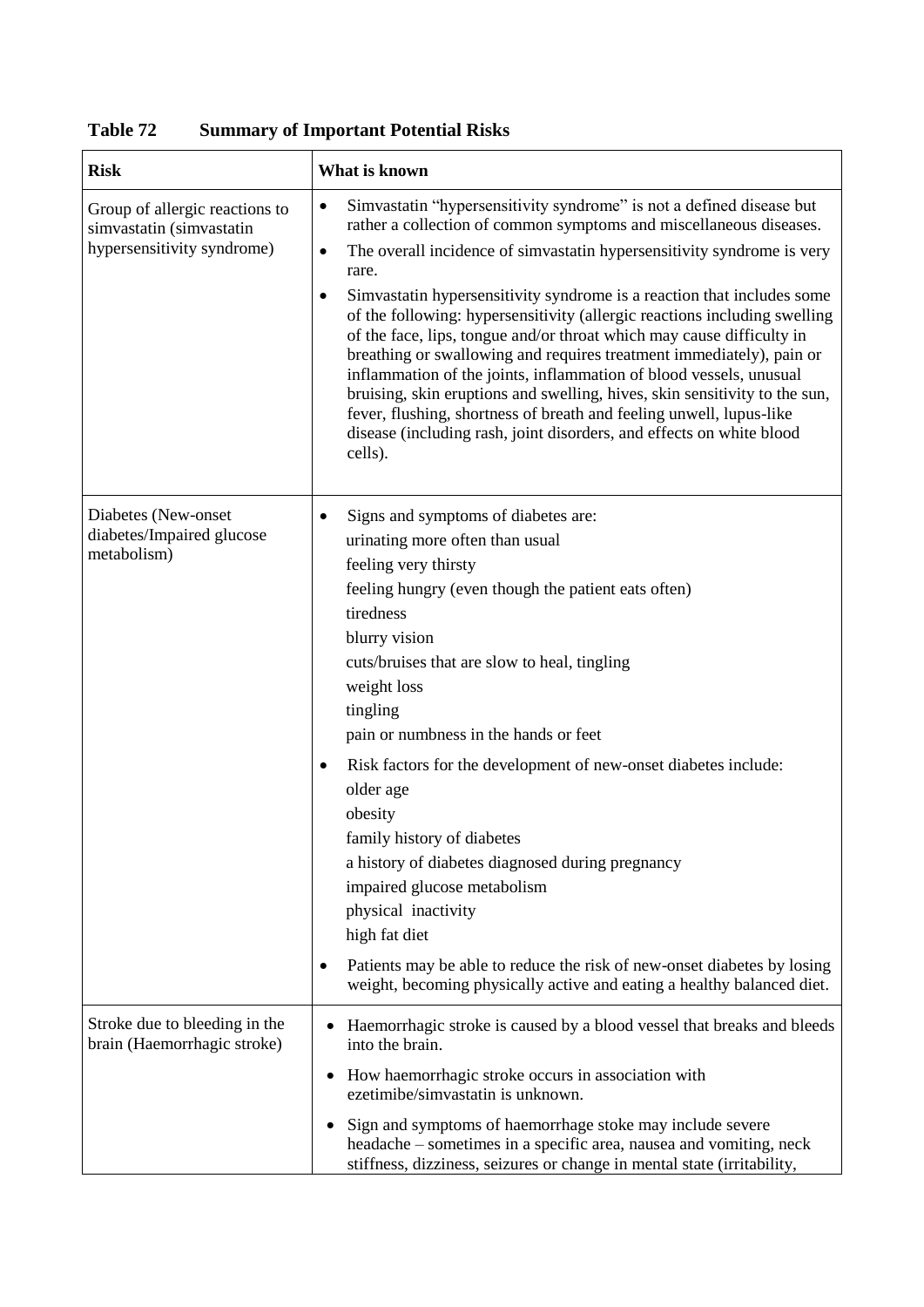| <b>Risk</b> | What is known                                                                                                                                                           |
|-------------|-------------------------------------------------------------------------------------------------------------------------------------------------------------------------|
|             | confusion and unconsciousness).                                                                                                                                         |
|             | Risk factors for haemorrhage stroke include:<br>٠                                                                                                                       |
|             | older age                                                                                                                                                               |
|             | high blood pressure                                                                                                                                                     |
|             | use of blood thinners (such as warfarin) and antiplatelet medicines<br>(such as aspirin and clopidogrel)                                                                |
|             | smoking                                                                                                                                                                 |
|             | kidney dialysis                                                                                                                                                         |
|             | use of certain drugs such as cocaine, amphetamines and<br>phenylpropanolamine                                                                                           |
|             | Patients may be able to reduce their general risk of haemorrhagic<br>$\bullet$<br>stroke by keeping their blood pressure well under control and by<br>stopping smoking. |

**Table 72 Summary of Important Potential Risks**

## **Missing Information**

Missing information is information about the safety of a medicine or pill which is not available at the time of submission of a particular risk management plan.

Examples of missing information include populations not studied (e.g. pregnant women or patients with severe renal impairment) or where there is a high likelihood of off-label use (pill used for indication other than what it is approved for).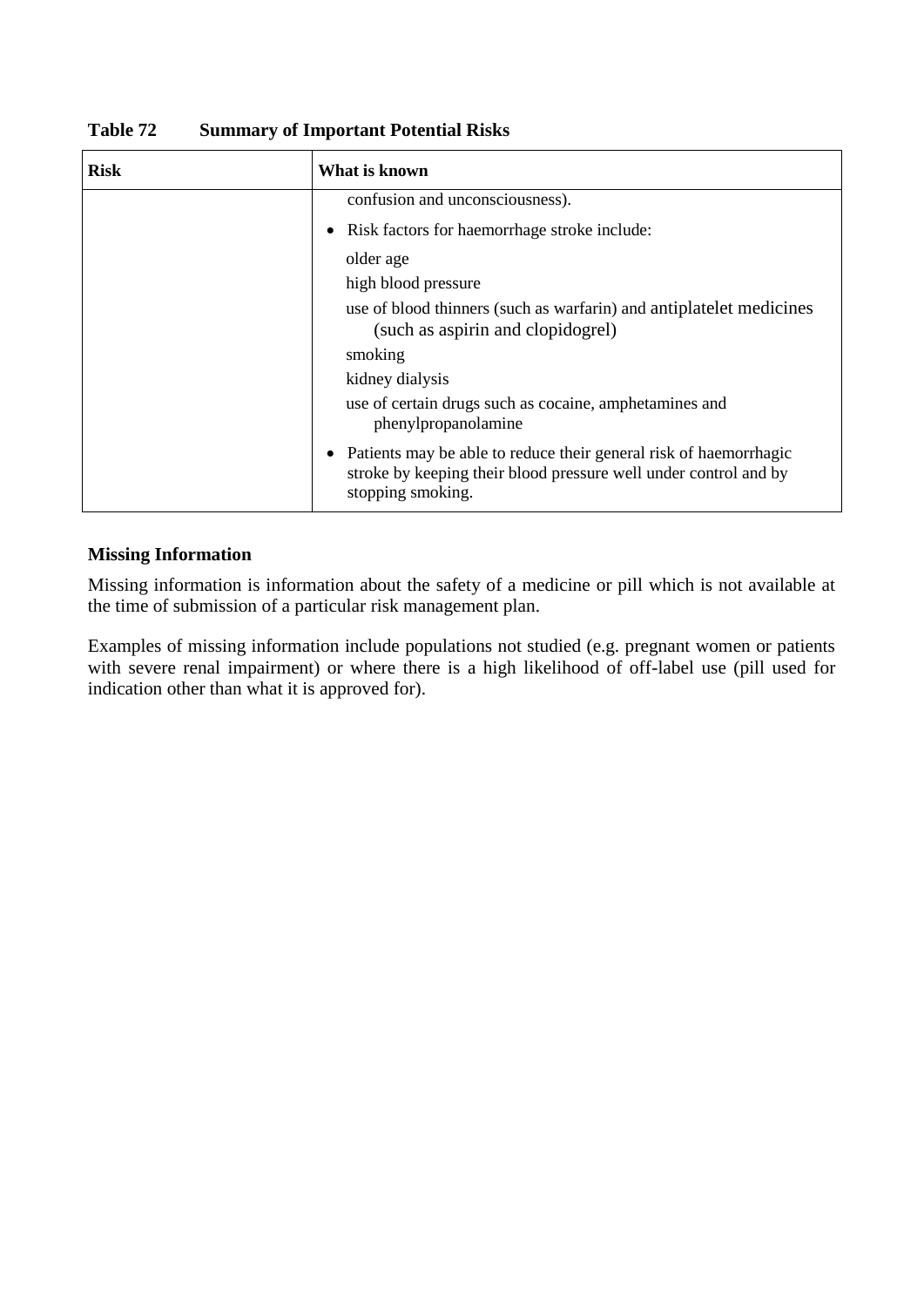Table 73 provides missing information with the medicinal product.

| <b>Missing information</b>                                                                                                                                            | What is known                                                                                                                                                                                                                  |  |
|-----------------------------------------------------------------------------------------------------------------------------------------------------------------------|--------------------------------------------------------------------------------------------------------------------------------------------------------------------------------------------------------------------------------|--|
| Use in pregnancy and breastfeeding (Exposure)<br>during pregnancy and lactation)                                                                                      | Ezetimibe/simvastatin has not been studied in<br>$\bullet$<br>pregnant and breastfeeding women; also there is<br>no clinical data available on the use of this<br>product during pregnancy.                                    |  |
|                                                                                                                                                                       | • It is not known if Inegy is secreted into human<br>breast milk.                                                                                                                                                              |  |
|                                                                                                                                                                       | • Ezetimibe/simvastatin should not be used during<br>pregnancy or while breast feeding.                                                                                                                                        |  |
| Use in children (Limited clinical trial)<br>experience in children $10 - 17$ years of age. No<br>clinical trial experience in children less than 10<br>years of age.) | Clinical experience with Inegy in pediatric and<br>$\bullet$<br>adolescent patients (aged 10-17 years old) is<br>limited.                                                                                                      |  |
|                                                                                                                                                                       | Ezetimibe/simvastatin is not recommended for<br>$\bullet$<br>use in children below age 10 due to insufficient<br>data on safety and efficacy. Experience in<br>children who have not achieved sexual maturation<br>is limited. |  |

**Table 73 Summary of Missing Information**

# **VI.2.5 Summary of Risk Minimization Measures by Safety Concern**

All medicines have a Summary of Product Characteristics (SPC) which provides physicians, pharmacists and other healthcare professionals with details on how to use the medicine, the risks and recommendations for minimizing them. An abbreviated version of this in lay language is provided in the form of the Package Leaflet (PL). The measures in these documents are known as routine risk minimization measures.

The SPC and the PL for Ezetimibe/Simvastatin can be found on your local Health Authority website.

This medicine has no additional risk minimization measures.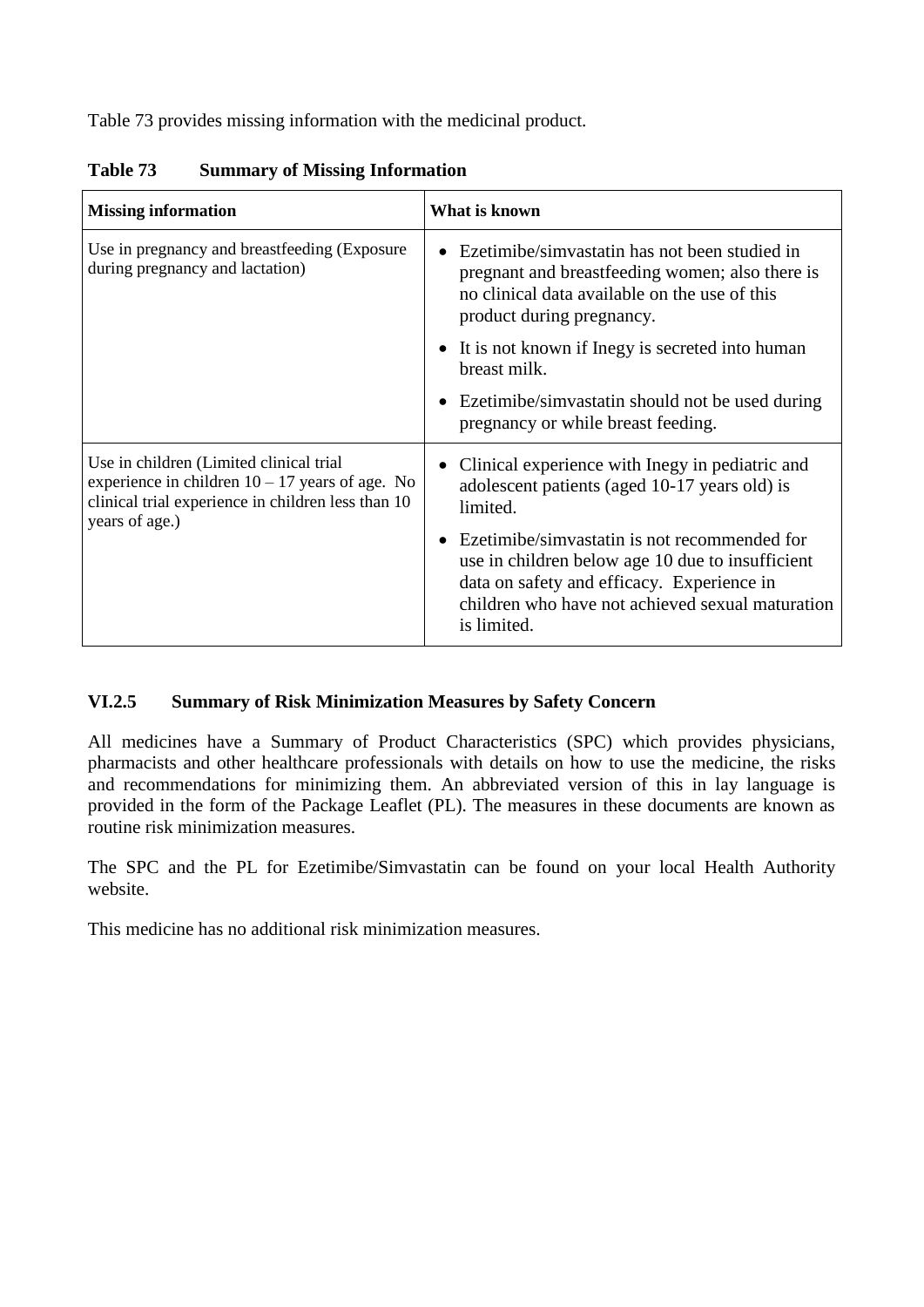## **VI.2.6 Planned Post-Authorization Development Plan**

# **VI.2.6.1 List of Studies in post-authorization development plan**

| <b>Actions</b>                                                                                                                             | <b>Objectives</b>                                                                                                                                                                                                                                                                                                                                                                                                                                                                                                                                                                                                                                                                                                                                                  | <b>Efficacy</b><br><b>Concerns</b><br><b>Addressed</b>                                                                                                                                                                                                     | <b>Milestones/Exposure</b>                                                                                                                                                                                                                                             | <b>Study</b><br><b>Status</b> | Milestones/<br>Calendar<br><b>Time</b>                                |
|--------------------------------------------------------------------------------------------------------------------------------------------|--------------------------------------------------------------------------------------------------------------------------------------------------------------------------------------------------------------------------------------------------------------------------------------------------------------------------------------------------------------------------------------------------------------------------------------------------------------------------------------------------------------------------------------------------------------------------------------------------------------------------------------------------------------------------------------------------------------------------------------------------------------------|------------------------------------------------------------------------------------------------------------------------------------------------------------------------------------------------------------------------------------------------------------|------------------------------------------------------------------------------------------------------------------------------------------------------------------------------------------------------------------------------------------------------------------------|-------------------------------|-----------------------------------------------------------------------|
| <b>Clinical Study</b><br>P04103<br><b>IMPROVE-IT</b><br>(IMProved<br>Reduction of<br>Outcomes: Vytorin<br>Efficacy<br>International Trial) | randomized,<br>A<br>active-control,<br>double-blind study<br>of<br>subjects<br>with<br>stabilized high-risk<br>acute<br>coronary<br>syndrome.<br>The<br>primary<br>objective<br>was to evaluate the<br>clinical benefit of<br>ezetimibe/simvastat<br>in<br>combination<br>10/40 mg compared<br>Simvastatin<br>with<br>Clinical<br>40 mg.<br>benefit is defined as<br>the reduction in the<br>risk<br>of<br>the<br>occurrence of the<br>composite endpoint<br>of CV death, non-<br>fatal<br>MI.<br>documented<br>unstable angina that<br>requires admission<br>into a hospital, and<br>all<br>coronary<br>revascularization<br>with either PCI or<br>CABG occurring at<br>least 30 days after<br>randomized<br>treatment<br>assignment,<br>and<br>non-fatal stroke. | <b>IMPROVE-</b><br>IT assessed<br>the<br>incremental<br>clinical<br>benefit of<br>ezetimibe<br>when taken<br>with<br>simvastatin,<br>compared to<br>simvastatin<br>monotherapy<br>, in the risk<br>reduction for<br>the<br>occurrence<br>of CV<br>outcomes | Randomized 18,144<br>patients. The primary<br>endpoint event occurred<br>in 5314 patients,<br>meeting projected<br>number of events. All<br>patients followed for a<br>minimum of 2.5 years<br>and the median follow-<br>up for mortality was<br>greater than 6 years. | Completed                     | FPE: Oct 2005<br>Study<br>Completion<br>Sep-2014<br>CSR: Mar-<br>2015 |

#### **Table 74 List of Studies in Post-Authorization Development Plan**

### **VI.2.6.2 Studies which are a condition of the marketing authorisation**

None of the above studies is a condition of the marketing authorization.

## **VI.2.7 Summary of Changes to the Risk Management Plan Over Time**

### **Table 75 Major Changes to the Risk Management Plan**

| RMP V<br>ersion/ | Jate | <b>Concerns</b><br>safety | <b>Comment</b> |
|------------------|------|---------------------------|----------------|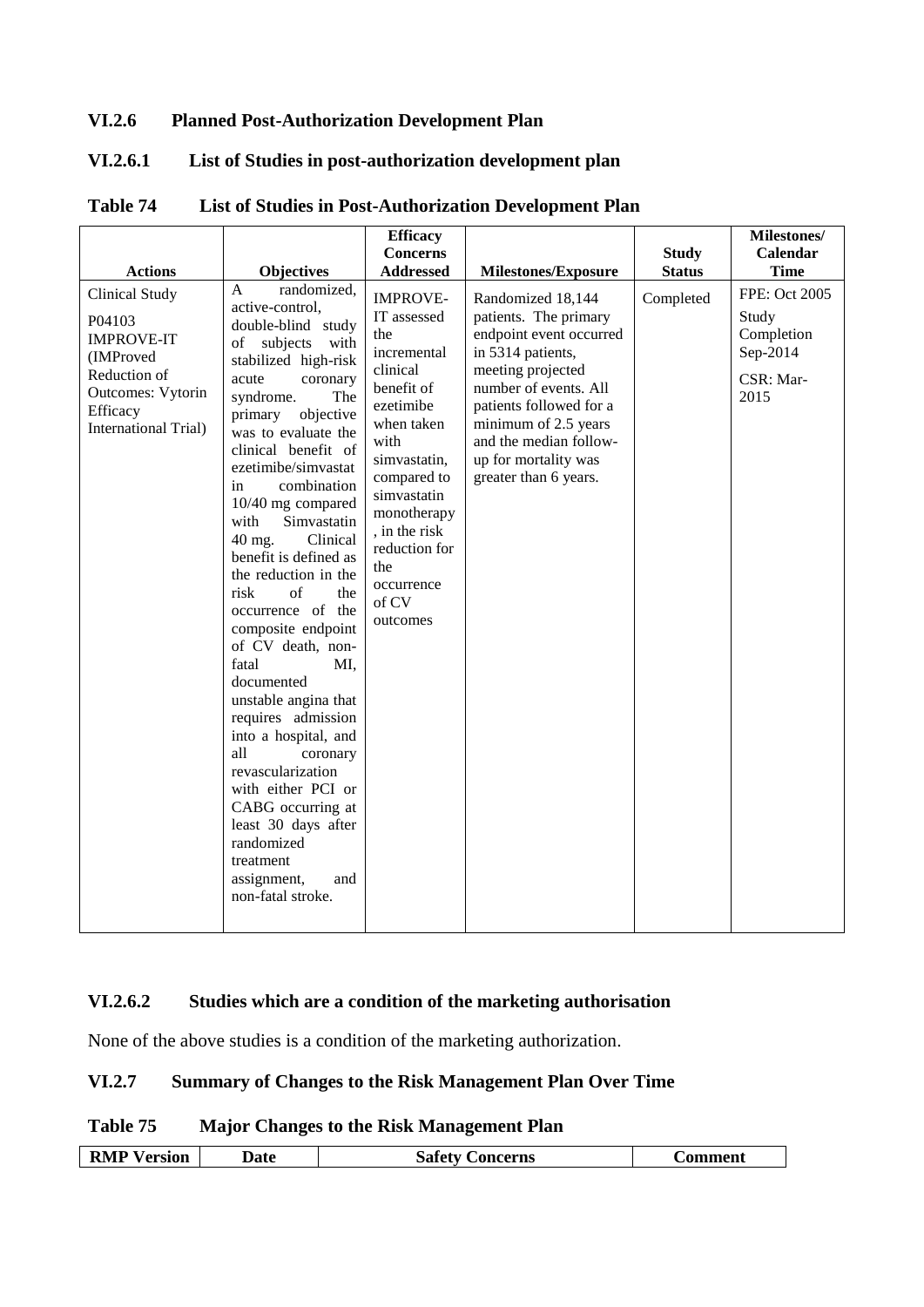| <b>RMP</b> Version | Date        | <b>Safety Concerns</b>                                                                                                                                                                  | <b>Comment</b> |
|--------------------|-------------|-----------------------------------------------------------------------------------------------------------------------------------------------------------------------------------------|----------------|
| 1.1                | 13-JUN-2012 | <b>Important Identified Risks:</b><br>Muscle injury<br>$\bullet$                                                                                                                        | None           |
|                    |             | (Rhabdomyolysis/myopathy)                                                                                                                                                               |                |
|                    |             | Abnormal liver function<br>٠                                                                                                                                                            |                |
|                    |             | Allergic reaction (Hypersensitivity)<br>٠                                                                                                                                               |                |
|                    |             | Drug interaction with warfarin, another<br>٠<br>coumarin anticoagulant, or fluindione                                                                                                   |                |
|                    |             | Drug interaction with ciclosporin<br>٠                                                                                                                                                  |                |
|                    |             | Drug interaction with potent CYP3A4<br>٠<br>Inhibitors, including itraconazole,<br>telithromycin, ketoconazole,<br>erythromycin, clarithromycin, HIV<br>protease inhibitors, nefazodone |                |
|                    |             | Drug interaction with fusidic acid                                                                                                                                                      |                |
|                    |             | Drug interaction with grapefruit juice                                                                                                                                                  |                |
|                    |             | Drug interaction with dilitazem                                                                                                                                                         |                |
|                    |             | Drug interaction with verapamil<br>٠                                                                                                                                                    |                |
|                    |             | Drug interaction with amlodipine<br>$\bullet$                                                                                                                                           |                |
|                    |             | Drug interaction with fibrates                                                                                                                                                          |                |
|                    |             | Drug interaction with niacin<br>٠                                                                                                                                                       |                |
|                    |             | Drug interaction with danazol<br>٠                                                                                                                                                      |                |
|                    |             | Drug interaction with amiodarone<br>$\bullet$                                                                                                                                           |                |
|                    |             | <b>Important Potential Risks:</b>                                                                                                                                                       |                |
|                    |             | Pancreas inflammation (Pancreatitis)<br>٠                                                                                                                                               |                |
|                    |             | Gallbladder inflammation/gallstones<br>$\bullet$<br>(Cholecystitis/cholelithiasis)                                                                                                      |                |
|                    |             | Interstitial lung disease                                                                                                                                                               |                |
|                    |             | Group of allergic reactions to<br>simvastatin (Simvastatin<br>hypersensitivity syndrome)                                                                                                |                |
|                    |             | Diabetes (New onset<br>$\bullet$<br>diabetes)/impaired glucose metabolism                                                                                                               |                |
|                    |             | Cancer (Malignancy)<br>$\bullet$                                                                                                                                                        |                |
|                    |             | Stroke due to bleeding in the brain<br>$\bullet$<br>(Haemorrhagic stroke)                                                                                                               |                |
|                    |             | Drug interaction with colchicine<br>$\bullet$                                                                                                                                           |                |
|                    |             | <b>Important Missing Information:</b>                                                                                                                                                   |                |
|                    |             | Use in pregnancy and breastfeeding<br>$\bullet$<br>(Exposure during pregnancy and<br>lactation)                                                                                         |                |
|                    |             | Use in children: limited clinical trial<br>$\bullet$<br>experience in children 10-17 years of<br>age. No clinical trial experience in<br>children less than 10 years of age.            |                |

**Table 75 Major Changes to the Risk Management Plan**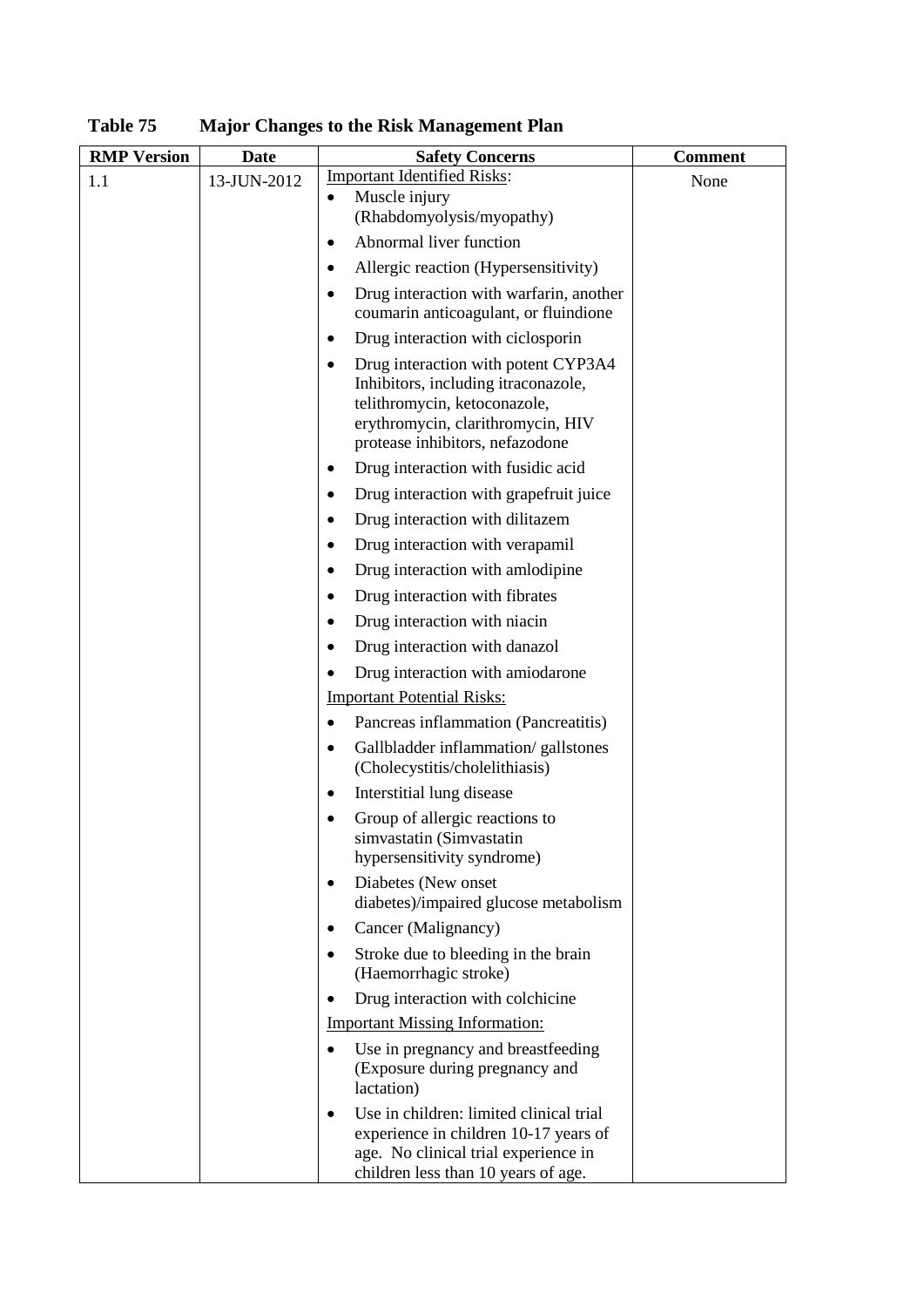| <b>RMP</b> Version | <b>Date</b> | <b>Safety Concerns</b>                                                                                                                                                    | <b>Comment</b>                                                                                                                                                                                                                                                                                                                                       |
|--------------------|-------------|---------------------------------------------------------------------------------------------------------------------------------------------------------------------------|------------------------------------------------------------------------------------------------------------------------------------------------------------------------------------------------------------------------------------------------------------------------------------------------------------------------------------------------------|
| 2.0                | 24Mar2015   | Removal of cancer (malignancy) as an<br><b>Important Potential Risk</b>                                                                                                   | Based on results of<br>completed<br>trial<br>(IMPROVE-IT).                                                                                                                                                                                                                                                                                           |
|                    |             | Relocation of drug interactions under<br>identified/potential interaction(s) with<br>other medicinal products, food, and other<br>substances in the main body of the RMP. | Template change                                                                                                                                                                                                                                                                                                                                      |
| 2.1                | 01Oct2015   |                                                                                                                                                                           | Version 2.1 is an<br>administrative<br>update and<br>includes the<br>previously<br>recognized<br>(version 1.1)<br>important<br>identified risks of<br>drug interaction<br>with ciclosporin<br>and drug<br>interaction with<br>warfarin, another<br>coumarin<br>anticoagulant, or<br>fluindione in the<br>appropriate<br>sections of the<br>document. |
| 2.2                | 29Feb2016   |                                                                                                                                                                           | Version 2.2 is an<br>administrative<br>update regarding<br>the indication for<br>use.                                                                                                                                                                                                                                                                |

**Table 75 Major Changes to the Risk Management Plan**

## **Key Points**

- This medication is used to reduce blood cholesterol levels in patients with raised cholesterol level in blood or elevated fat levels in blood. It may also be used to reduce the risk of cardiovascular events in patients with coronary heart disease and a history of acute coronary syndrome.
- Muscle injury is a known risk associated with the use of ezetimibe/simvastatin. Patients should be alert to such symptoms as unexplained muscle pain, tenderness or weakness and seek medical attention immediately, should these occur.